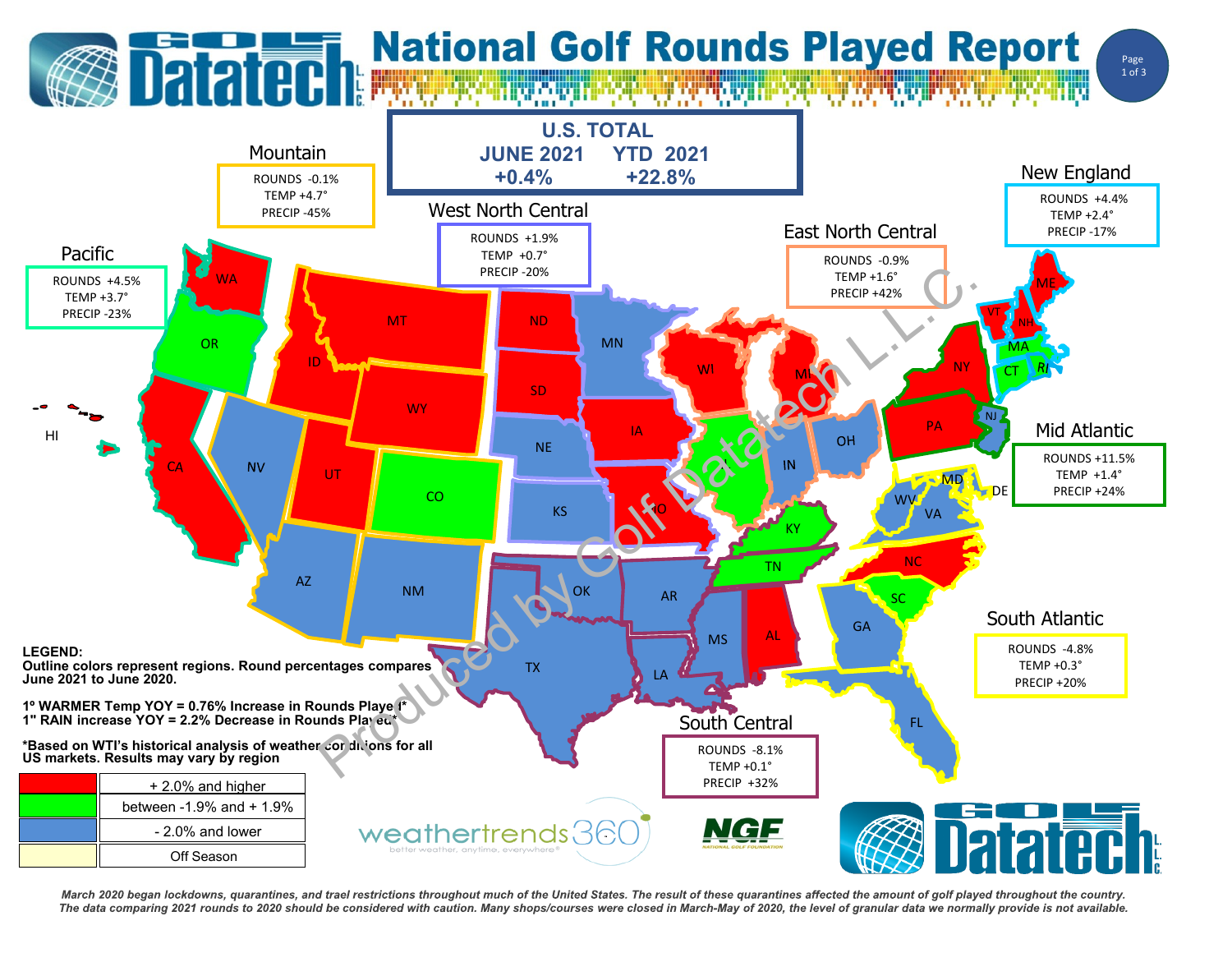## **Datated Report** National Golf Rounds Played Report

**JUNE 2021**

|                           | JUNE.    | <b>YTD</b> |                           |          |            |                       | JUNE.   | <b>YTD</b> |
|---------------------------|----------|------------|---------------------------|----------|------------|-----------------------|---------|------------|
| <b>PACIFIC</b>            | 4.5%     | 40.8%      |                           |          |            | <b>SOUTH ATLANTIC</b> | $-4.8%$ | 12.2%      |
| CA                        | 2.2%     | 40.8%      |                           | JUNE.    | <b>YTD</b> | DE, DC, MD            | $-7.3%$ | 17.8%      |
| Los Angeles               |          |            | <b>UNITED STATES</b>      | 0.4%     | 22.8%      | Washington/Baltimore  | $\star$ |            |
| <b>Orange County</b>      |          |            | <b>Public Access</b>      | 1.7%     | 25.8%      | <b>FL</b>             | $-6.6%$ | 9.0%       |
| Palm Springs              |          |            | <b>Private</b>            | $-4.6%$  | 12.9%      | Jacksonville          |         |            |
| Sacramento                |          |            |                           |          |            | Orlando               |         |            |
| San Diego                 |          |            | <b>EAST NORTH CENTRAL</b> | $-0.9%$  | 38.7%      | Tampa                 |         |            |
| San Francisco/Oakland     |          |            | IL                        | 0.0%     | 57.5%      | Palm Beach            |         |            |
| HI                        | 31.4%    | 38.4%      | Chicago                   | $\star$  | $\star$    | Naples Ft Myers       |         |            |
| <b>OR</b>                 | 1.7%     | 24.1%      | IN                        | $-12.9%$ | 9.2%       | M'ami/Ft.Lauderdale   |         |            |
| Portland                  | $\star$  |            | MI                        | 4.2%     | 51.2%      | GA <sub></sub>        | $-9.7%$ | 9.0%       |
| WA                        | 8.0%     | 54.4%      | Detroit                   |          |            | Atlanta               |         |            |
| Seattle                   |          |            | OH                        | $-5.4%$  | 36.9%      | <b>NC</b>             | 4.8%    | 23.0%      |
|                           |          |            | Cincinnati                |          |            | Greensboro/Raleigh    |         |            |
| <b>MOUNTAIN</b>           | $-0.1%$  | 9.7%       | Cleveland                 |          |            | <b>SC</b>             | 0.7%    | 22.4%      |
| AZ                        | $-12.0%$ | 10.1%      | WI                        | 5.9%     | 30.4%      | Charleston            |         |            |
| Phoenix                   | $\star$  |            |                           |          |            | <b>Hilton Head</b>    |         |            |
| CO                        | $-1.1%$  | $-2.0%$    |                           |          |            | Myrtle Beach          |         |            |
| Denver                    | $\star$  | $\star$    | <b>SOUTH CENTRAL</b>      | $-8.1%$  | 13.6%      | VA, WV                | $-9.5%$ | 2.3%       |
| ID, WY, MT, UT            | 7.6%     | 9.5%       | <b>AL</b>                 | 13.4%    | 18.4%      |                       |         |            |
| <b>NM</b>                 | $-10.6%$ | 11.6%      | AR, LA, MS                | $-11.0%$ | 7.1%       | <b>MID ATLANTIC</b>   | 11.5%   | 41.3%      |
| <b>NV</b>                 | $-2.9%$  | 32.7%      | OK                        | $-31.6%$ | $-3.1%$    | <b>NJ</b>             | $-2.1%$ | 51.6%      |
| Las Vegas                 | $\star$  |            | KY, TN                    | $-1.1%$  | 25.9%      | <b>NY</b>             | 28.2%   | 39.9%      |
|                           |          |            | <b>TX</b>                 | $-8.7%$  | 12.6%      | New York City         |         |            |
| <b>WEST NORTH CENTRAL</b> | 1.9%     | 14.4%      | Lallosirt. Worth          |          |            | PA                    | 2.0%    | 37.9%      |
| KS, NE                    | $-6.5%$  | 8.9%       | <b>i</b> 'ouston          |          |            | Philadelphia          |         |            |
| ND,SD                     | 3.1%     | 5.6%       | San Antonio               |          |            | Pittsburgh            |         |            |
| <b>MN</b>                 | $-2.3%$  | 9.3%       |                           |          |            |                       |         |            |
| Minneapolis/St.Paul       | $\star$  |            |                           |          |            | <b>NEW ENGLAND</b>    | 4.4%    | 30.9%      |
| IA, MO                    | 11.6%    | 26.2%      |                           |          |            | CT, MA, RI            | 0.1%    | 21.2%      |
| <b>St Louis</b>           |          |            | * Not reporting YTD 2021  |          |            | <b>Boston</b>         |         |            |
| <b>Kansas City</b>        |          |            |                           |          |            | ME, NH, VT            | 13.8%   | 60.6%      |

The percentages represent the differences in number of rounds played comparing June 2021 to June 2020 For more information contact Golf Datatech **golfroundsplayed@golf-datatech.com** 

March 2020 began lockdowns, quarantines, and trael restrictions throughout much of the United States. The result of these quarantines affected the amount of golf played throughout the country. The data comparing 2021 rounds to 2020 should be considered with caution. Many shops/courses were closed in March-May of 2020, the level of granular data we normally provide is not available.

Page  $2$  of  $3$ 

WW